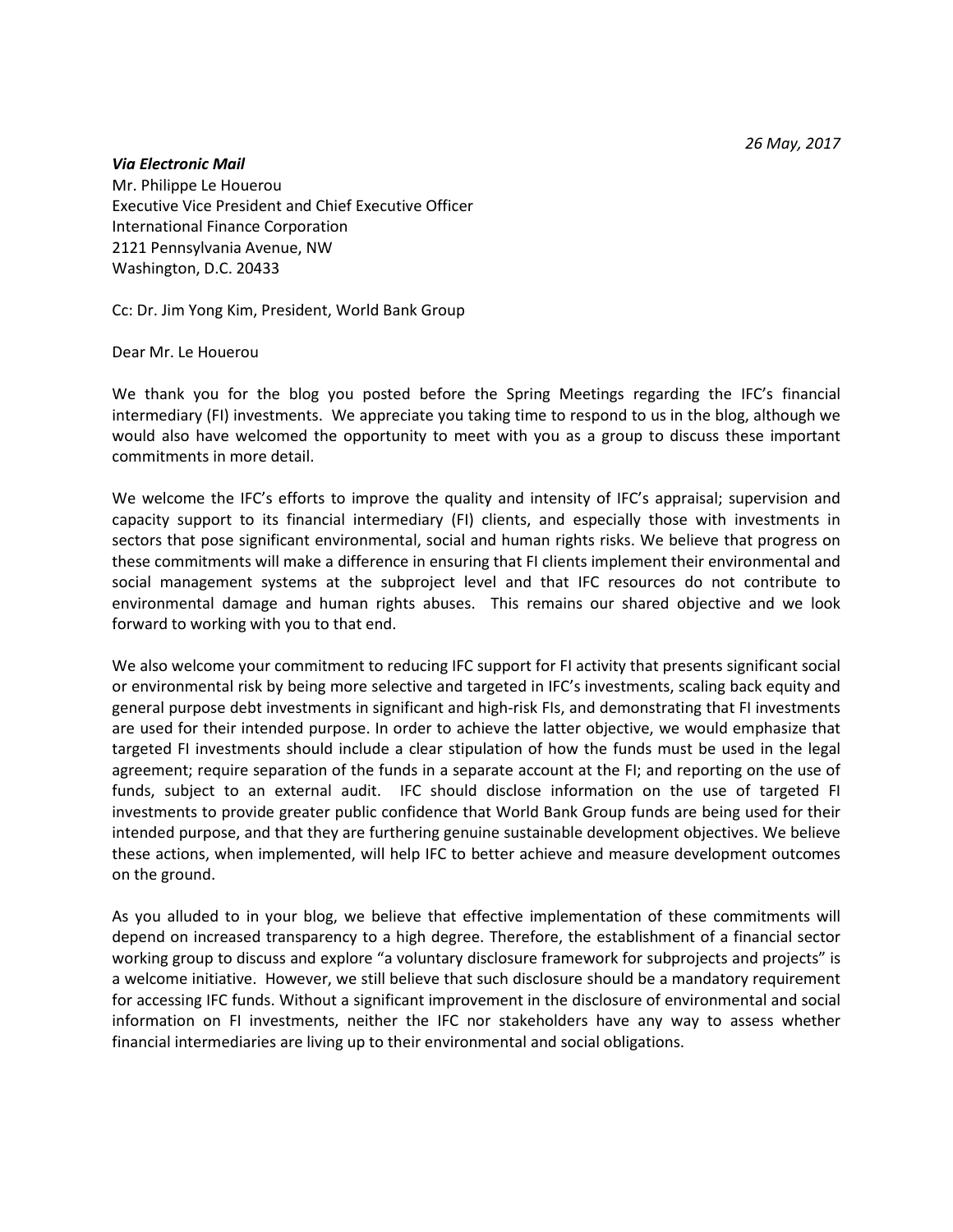To improve transparency, the IFC should disclose environmental and social appraisal, monitoring and due diligence reports on FI clients. Most importantly, the IFC should require its FI clients to disclose the name, location and sector of their high-risk subprojects and corresponding draft environmental and social assessments in a timely manner for public comment. The disclosure of such information regarding potential environmental and social impacts on project-affected communities, to enable their meaningful participation in project design, assessment, monitoring and evaluation, cannot be construed as a "confidential" business matter. We are ready to work with you and your clients to find ways to overcome sector confidentiality issues and identify solutions for enabling disclosure in different jurisdictions.

While there was much to applaud in your blog, we were disappointed that it did not mention a specific commitment to ensure effective remedies for communities that have been harmed. When FI clients fail to implement their environmental and social obligations and people's basic rights are violated, the IFC should use its leverage and all the tools at its disposal to support accountability and redress. That means fundamentally transforming IFC's relationship with the Compliance Advisor Ombudsman (CAO). The defensive and unconstructive positions that the IFC has taken in recent years in relation to CAO processes needs to change if IFC is to be a true leader in the field of sustainable development. As the IFC increases its investments in riskier environments such as fragile and conflict affected states, where institutions are weak or non-existent, the CAO will become an ever more important recourse mechanism when things go wrong, and, in some cases, perhaps the only one available to communities. The IFC should fully support the mandate of the CAO by respecting its independence, ensuring that it has adequate resources, and responding to CAO dispute resolution processes and audits with a primary focus on repairing harms.

We hope that you will also recognize the vital role played by CAO in aiding the IFC to identify and learn from compliance failures, with a view to ensuring such mistakes do not happen again, and therefore continually improving IFC's performance.

As mentioned in our previous letter, we know that your leadership and engagement in these important issues are essential. We hope that, in the positive spirit of your blog, you will agree to meet with us in the near future to discuss how we can monitor and build on your commitments to ensure that communities and the environment are protected from harm. We strongly believe that close and ongoing engagement with civil society organizations that share your desire to bring about a more responsible banking system is imperative for making progress in the positive areas you outline in your blog.

We look forward to hearing from you.

Sincerely,

Bank Information Center (BIC), International Both ENDS, The Netherlands Bretton Woods Project (BWP), UK Center for International Environmental Law (CIEL), USA Centre for Research on Multinational Corporations (SOMO),The Netherlands CNCD-11.11.11, Belgium European Network on Debt and Development (Eurodad), Belgium Forest People's Programme, UK